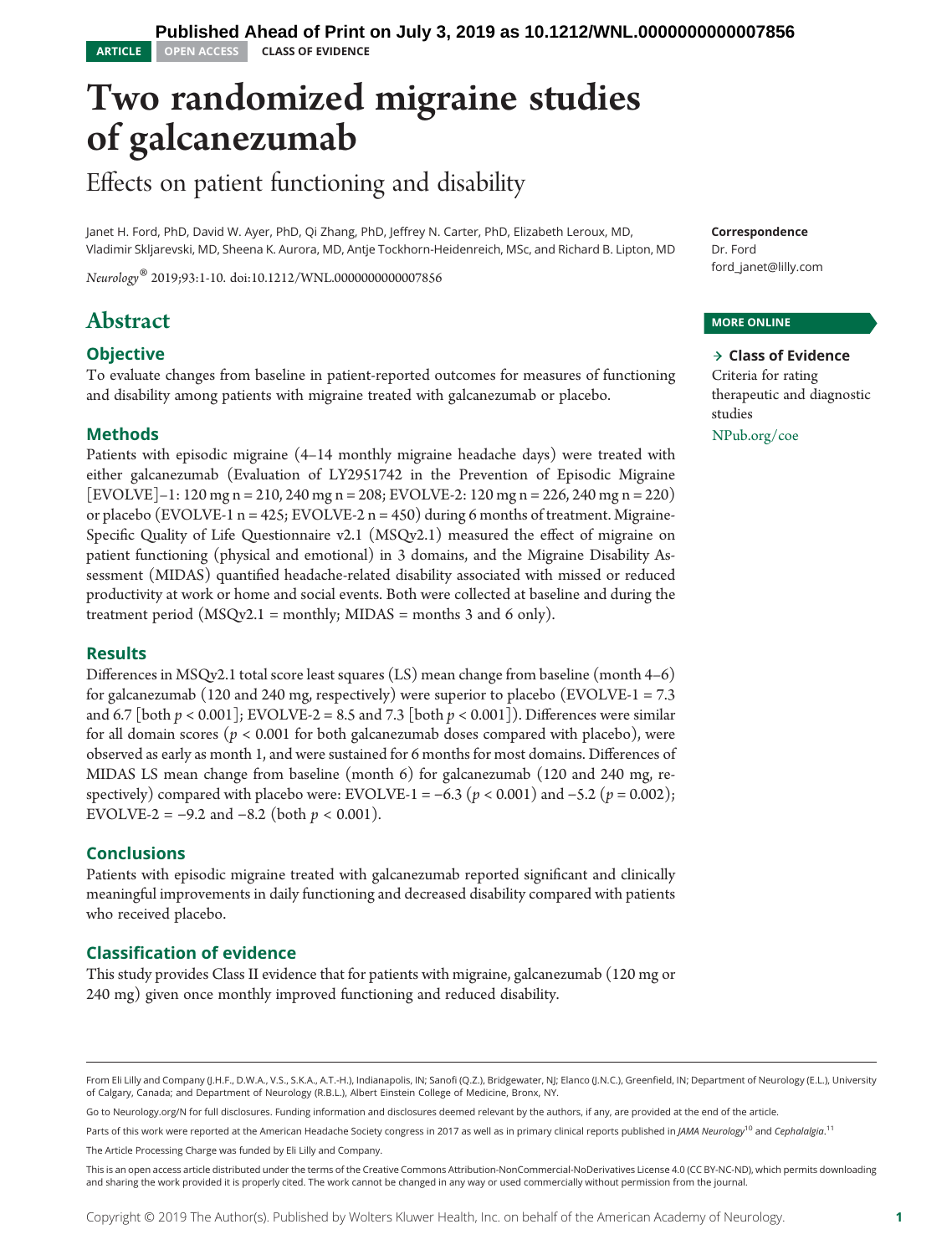# **Glossary**

 $\text{DALY}$  = disability-adjusted life-years; EF = Emotional Function; EVOLVE = Evaluation of LY2951742 in the Prevention of Episodic Migraine; HRQoL = health-related quality of life; ICHD-3 beta = International Classification of Headache Disorders–3 beta; IP = investigational product; ITT = intent-to-treat; LS = least squares; MHD = migraine headache days; MID = minimally important differences; MIDAS = Migraine Disability Assessment; MSQv2.1 = Migraine-Specific Quality of Life Questionnaire version 2.1; RFP = Role Function–Preventive; RFR = Role Function–Restrictive.

Migraine is a neurologic disease that is associated with notable disability globally, ranking second for disability-adjusted life-years (DALY), according to the WHO.<sup>1</sup> People with migraine also experience diminished health-related quality of life (HRQoL), which affects the physical, emotional, and social aspects of daily living.<sup>2-5</sup> Preventive treatments for migraine should improve HRQoL and reduce headacherelated disability.

Most migraine prevention clinical studies focus on reductions in monthly migraine days or responder rates as primary efficacy measures. The benefits of preventive treatment on HRQoL and disability may go unmeasured. These types of measures are particularly important because they assess the potential benefits of treatment in patient-centered functional terms and, likewise, capture burdens imposed by medicationrelated side effects.<sup>2,6</sup> Three-quarters of people with migraine have a reduced ability to function during an attack.<sup>7</sup>

For many oral migraine preventive medications, dose is titrated over weeks, and early discontinuation due to lack of efficacy, poor tolerability, or both is common.<sup>8,9</sup>

This article reports data from 2 randomized, double-blind, placebo-controlled phase 3 studies (Evaluation of LY2951742 in the Prevention of Episodic Migraine [EVOLVE]–1 and EVOLVE-2) with 2 different dose regimens of galcanezumab (120 and 240 mg), a monoclonal antibody against calcitonin gene-related peptide used in the preventive treatment of episodic migraine. Incorporated into the study protocols, Migraine-Specific Quality of Life Questionnaire v2.1 (MSQv2.1) and Migraine Disability Assessment (MIDAS) instruments were used to measure patient functioning and disability, respectively, during treatment.

# Methods

# Study design

Details of these studies' designs have been described earlier.<sup>10,11</sup> Briefly, the design was identical for both studies and consisted of 4 periods: initial screening and washout (3–45 days); a prospective lead-in or baseline period for determining the frequency of migraine headache days (MHD) or probable migraine headache (30–40 days); a double-blind treatment period (months 1, 2, 3, 4, 5, and 6); and a 4-month posttreatment (washout) period (months 7, 8, 9, 10). Study treatments (galcanezumab 120 or 240 mg or placebo;

randomization ratio was 1:1:2, respectively) were administered monthly during office visits by subcutaneous injection during the double-blind treatment period. Patients used an electronic hand-held diary device to record their headache information, such as pain severity and duration, other related symptoms, and acute medication use. Participants made diary entries every day during the baseline, treatment, and posttreatment periods; patients were also permitted to take specified acute migraine medications during these periods.

# **Diagnosis**

The patient population consisted of male and female patients aged 18–65 years previously diagnosed with migraine with or without aura per the International Classification of Headache Disorders–3 beta (ICHD-3 beta)<sup>12</sup> criteria for at least 1 year prior, and had migraine onset before age 50 years. Patients were enrolled only if they had a frequency of 4–14 MHD, including probable MHD, and at least 2 migraine attacks per month during the lead-in period. Patients with a history of ≥15 headache days per month on average during the last 3 months due to migraine, probable migraine, or any other headache, or who were suspected of having chronic migraine as defined per ICHD-3 beta, were excluded.

#### Outcome measures

The MSQv2.1 is a self-administered health status instrument developed to address physical and emotional limitations of specific concern to people with migraine. $13,14$  It assesses the effect of migraine on work or daily activities, relationships with family and friends, leisure time, productivity, concentration, energy, tiredness, and feelings. $13,14$  The instrument consists of 14 items spanning 3 domains and each dimension is scored independently: (1) Role Function–Restrictive (RFR); (2) Role Function–Preventive (RFP); and (3) Emotional Function (EF). The RFR domain has 7 items that measure the degree to which migraine limits the performance of usual activities, RFP has 4 items that measure the degree to which migraine interrupts or stops the performance of usual activities, and EF has 3 items addressing feelings of frustration and helplessness due to migraine.<sup>13,14</sup> Participants rated the items on a standard 6-point ordered-categorical scale; answer choices ranged from "none of the time" to "all of the time."<sup>13</sup> The MSQv2.1 domains and total raw scores were transformed to ranges of 0–100, with 100 indicating the best functional health status and a positive change in scores reflecting functional improvement. The transformation process allowed each rating to reflect the percentage of the total possible score.<sup>15,16</sup> The MSQv2.1 covers a 4-week recall period and is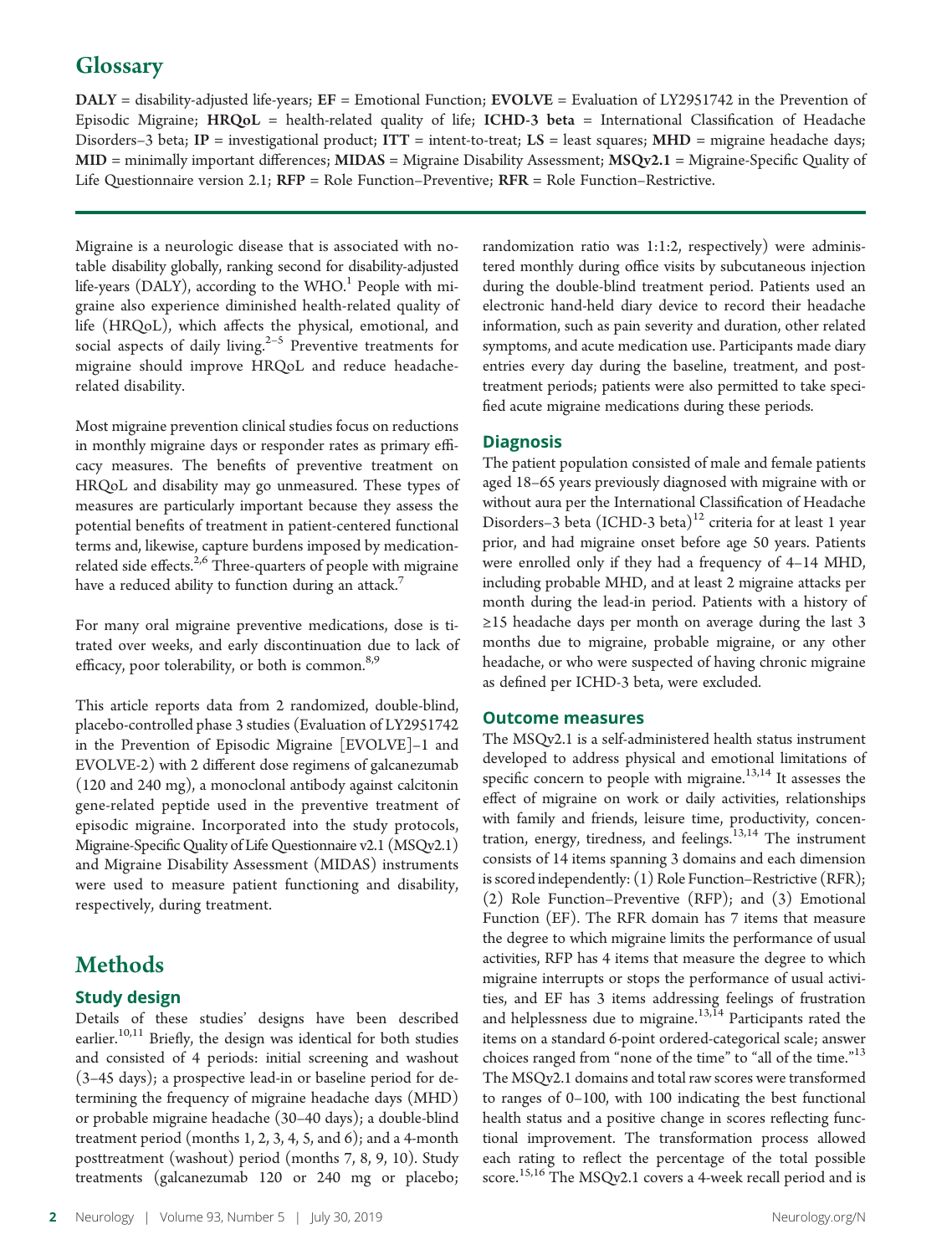considered reliable, valid, and sensitive to changes in migraine effects.<sup>13,14</sup> It has been used in numerous clinical studies,<sup>13,17-21</sup> and has been highly recommended by the NIH as an instrument for headache studies. $22$  Minimally important differences (MID) from baseline (individual-level, within-group) have been established for MSOv2.1 scale scores (RFR = +10.9;  $RFP = +8.3$ ;  $EF = +12.2$ ).<sup>18,23</sup>

The Migraine Disability Assessment (MIDAS) test was designed to quantify headache-related disability over a 3-month period. $^{24}$ This instrument consists of 5 items that reflect the number of days reported as missing work, or with reduced productivity at work or home, or missing social events. A higher value is indicative of greater disability and scores range from 0 to 270.<sup>24,25</sup> Categorical grades have been defined for MIDAS.<sup>7</sup> Grade I = little or no disability (scores of  $0-5$ ); grade II = mild disability (scores of  $6-10$ ); grade III = moderate disability (scores of  $11-20$ ); and grade IV = severe disability (scores of 21 or greater). This instrument is considered valid and highly reliable, and correlates well with clinical judgment regarding the need for medical care.<sup>24,25</sup>

Data relative to MSQv2.1 were collected monthly during the double-blind treatment period in both studies while MIDAS data were collected at months 3 and 6 only.

#### Data analysis

The primary outcome for each study was overall mean change from baseline in the number of monthly  $MHD.<sup>10,11</sup>$  Secondary outcomes, the focus of this article, included mean change from baseline on the MSQv2.1 scale (baseline to average of months 4–6), and mean change from baseline on the MIDAS scale (baseline to month 6). MIDAS response was defined as an improvement of at least 50% from baseline at month 6 in the total score.

Changes from baseline to each postbaseline visit for MSQv2.1 and MIDAS were analyzed using the mixed model repeated measures analysis method (covariates included treatment, region, month, treatment-by-month interaction, baseline value, baseline-by-month interaction, and baseline MHD  $[<8 \text{ vs } \geq 8]$ category). The MSQv2.1 RFR domain was prespecified as the key secondary objective to adjust for multiple testing<sup>10,11</sup>; no multiplicity adjustments were made for other MSQv2.1 domains or MIDAS scores.

The percentages of patients reaching an MSQv2.1 MID over the mean of months 4–6 were analyzed. The percentages of patients reaching a MIDAS total score response of at least 50% improvement from baseline were calculated. The percentages of patients reaching MIDAS response and reaching MSQv2.1 MID at each postbaseline visit were analyzed with a pseudo-likelihood-based generalized linear mixed models repeated measures approach. Contrasts were used to test for differences in outcomes between treatment groups at each month as well as overall across all months. Statistical tests comparing outcomes between groups assumed a null hypothesis of no difference in outcomes among groups. All  $p$  values shown are 2-sided unless otherwise specifically indicated.

Analyses (SAS software version 9.4, SAS Institute, Cary, NC) included all intent-to-treat (ITT) patients who were randomized and received at least one dose of investigational product (IP).

#### Primary research question

Does treatment with galcanezumab for prevention of migraine significantly improve patient functioning and decrease patient disability? These 2 phase 3 clinical trials provide Class II evidence that galcanezumab increases patients' MSQv2.1 scores and decreases MIDAS scores.

# Standard protocol approvals, registrations, and patient consents

These studies are registered with [ClinicalTrials.gov](http://ClinicalTrials.gov) (NCT02614183 and NCT02614196). Appropriate institutional review boards at each study site reviewed and approved the study protocols, and all trials were conducted according to Good Clinical Practice and the Declaration of Helsinki. Patients provided written informed consent before initiating study procedures.

#### Data availability statement

The studies were registered at [ClinicalTrials.gov](http://ClinicalTrials.gov) and those data are available using the following identifiers: NCT02614183; NCT02614196.

# **Results**

# **Patients**

Baseline demographics and disease burden are shown in table 1.

# EVOLVE-1

A total of 1,671 patients with episodic migraine entered the study; 862 were randomized to treatments. A total of 858 randomized patients received at least one dose of IP and were included in the ITT population  $(120 \text{ mg n} = 213, 240 \text{ mg})$ n = 212, placebo n = 433). Overall, 703 patients (81.9% [703/858]) with episodic migraine completed treatment.

# EVOLVE-2

A total of 1,696 patients entered the study; 922 were randomized to treatments. A total of 915 randomized patients received at least one dose of IP and were included in the ITT population (120 mg n = 231, 240 mg n = 223, placebo n = 461). Overall, 785 patients (85.1% [785/922]) completed treatment. In both studies, the most common reason for screen failure was not meeting enrollment criteria based on migraine headache information collected in the electronic patient-reported diary during lead-in.

Mean baseline MSQv2.1 total scores were significantly different between galcanezumab and placebo for EVOLVE-1,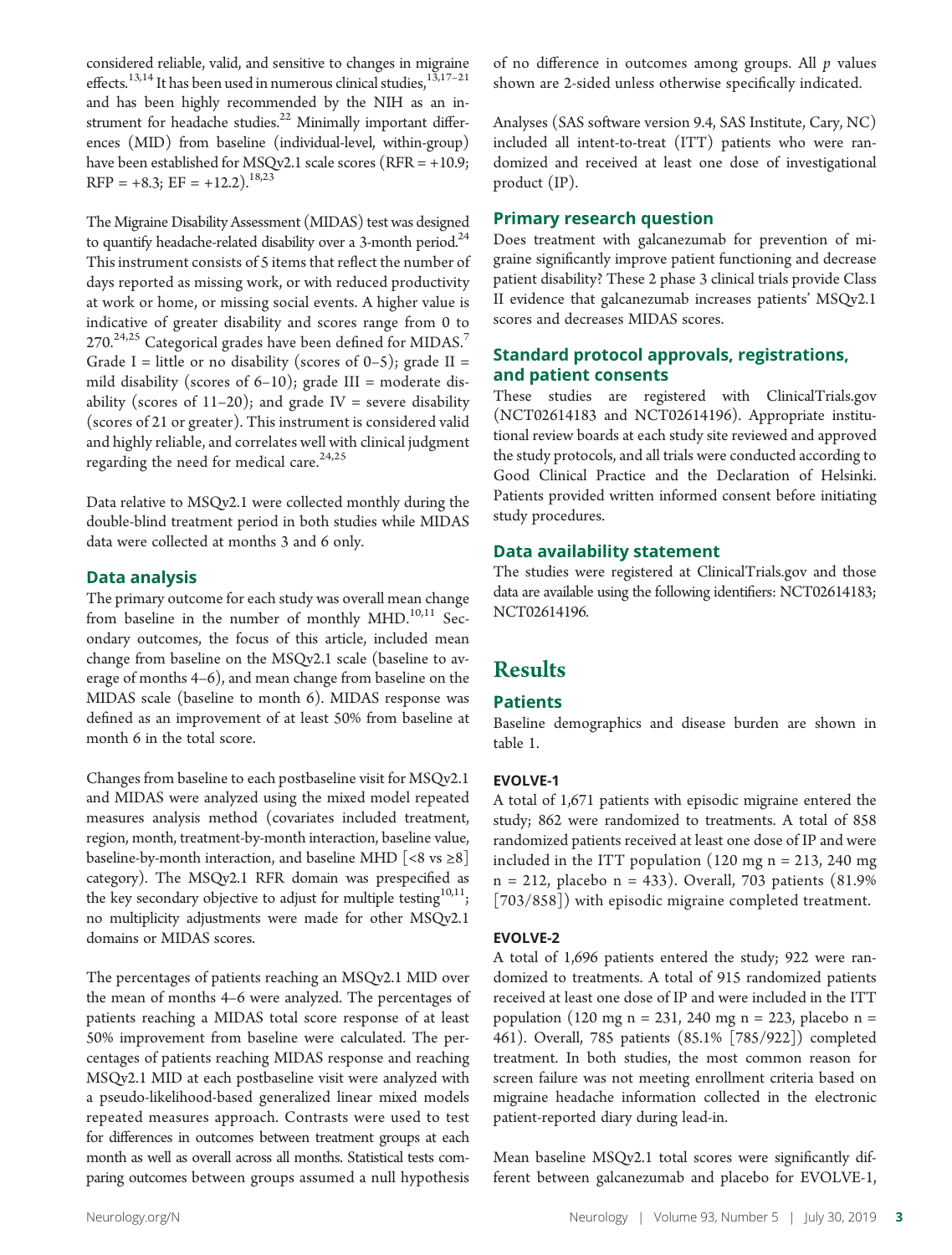#### Table 1 Baseline demographics and disease burden

|                                   | <b>EVOLVE-1</b>       |                      |                      | <b>EVOLVE-2</b>       |                      |                      |  |  |
|-----------------------------------|-----------------------|----------------------|----------------------|-----------------------|----------------------|----------------------|--|--|
|                                   | Placebo,<br>$n = 433$ | Galcanezumab         |                      |                       | Galcanezumab         |                      |  |  |
|                                   |                       | 120 mg,<br>$n = 213$ | 240 mg,<br>$n = 212$ | Placebo,<br>$n = 461$ | 120 mg,<br>$n = 231$ | 240 mg,<br>$n = 223$ |  |  |
| Age, y, mean (SD)                 | 41.3(11.4)            | 40.9 (11.9)          | 39.1 (11.5)          | 42.3(11.3)            | 40.9 (11.2)          | 41.9 (10.8)          |  |  |
| Sex (female), %                   | 83.6                  | 85.0                 | 82.6                 | 85.3                  | 85.3                 | 85.7                 |  |  |
| Race (white), %                   | 82.2                  | 79.3                 | 77.8                 | 70.5                  | 71.9                 | 68.2                 |  |  |
| MSQv2.1ª                          | $N = 431$             | $N = 212$            | $N = 208$            | $N = 456$             | $N = 231$            | $N = 222$            |  |  |
| Total, mean (SD)                  | 59.6 (16.1)           | 56.9 $(16.7)^{b}$    | 54.6 $(17.8)^c$      | 58.0 (16.7)           | 59.6 (15.3)          | 58.0 (16.8)          |  |  |
| RFR, mean (SD)                    | 52.9 (15.4)           | 51.4(16.2)           | 48.8 $(16.8)^{b}$    | 51.4(15.7)            | 52.5 (14.8)          | 51.7(16.3)           |  |  |
| RFP, mean (SD)                    | 69.0 (17.9)           | 65.6 $(19.3)^{b}$    | 64.4 $(20.1)^{b}$    | 66.9 (19.0)           | 69.4 (18.9)          | 67.0 (20.1)          |  |  |
| EF, mean (SD)                     | 62.5 (24.0)           | 57.1 $(24.6)^{b}$    | 55.3 $(25.4)^c$      | 61.7(25.1)            | 63.4 (22.2)          | 60.7(23.3)           |  |  |
| <b>MIDAS</b>                      | $N = 431$             | $N = 212$            | $N = 208$            | $N = 456$             | $N = 231$            | $N = 222$            |  |  |
| Total, mean (SD)                  | 31.8 (27.3)           | 32.9 (28.2)          | 36.1 (27.8)          | 34.3 (31.0)           | 30.9 (27.9)          | 32.8 (28.8)          |  |  |
| No. of days missed work or school | 2.7(4.1)              | 2.7(3.8)             | 3.3(5.5)             | 2.8(5.9)              | 2.1(3.9)             | 2.8(4.6)             |  |  |
| No. of days reduced productivity  | 7.4(9.0)              | 6.9(8.0)             | 8.3(9.5)             | 8.3(10.0)             | 7.3(8.2)             | 8.7(9.7)             |  |  |
| No. of days missed household work | 9.2(8.9)              | 9.5(9.1)             | 10.4(9.4)            | 9.2(9.5)              | 8.6(9.7)             | 8.5(9.1)             |  |  |
| No. of days reduced productivity  | 8.0(7.7)              | 8.8(9.3)             | 8.9(8.4)             | 8.3(9.1)              | 8.3(9.4)             | 8.0(9.3)             |  |  |
| No. of days missed family/social  | 4.6(5.6)              | 5.0(6.6)             | 5.2(5.0)             | 5.6(7.4)              | 4.6(6.8)             | 4.8(5.4)             |  |  |

Abbreviations: EF = emotional function; EVOLVE = Evaluation of LY2951742 in the Prevention of Episodic Migraine; MIDAS = Migraine Disability Assessment; MSQv2.1 = Migraine-Specific Quality of Life Questionnaire version 2.1; RFP = Role Function–Preventive; RFR = Role Function–Restrictive.

<sup>a</sup> Total and each domain's raw dimension scores were transformed to a 0- to 100-point scale.

 $\frac{b}{p}$  < 0.05 Compared with placebo.

 $\epsilon$   $p$  < 0.001 Compared with placebo.

but did not differ for EVOLVE-2 (table 1). Baseline scores for MIDAS did not differ significantly between groups.

HRQoL and daily functioning: MSQv2.1

#### EVOLVE-1

After multiplicity adjustment, there was a significantly greater least squares (LS) mean change from baseline relative to placebo ( $p < 0.001$ ) on the RFR domain score in both the galcanezumab 120 mg and 240 mg treatment groups (table 2). Similarly, both galcanezumab doses demonstrated superiority in other domains of MSQv2.1 (table 2). MSQ responses, taken monthly during treatment, demonstrated that galcanezumab significantly ( $p < 0.001$ ) improved RFR (with multiplicity adjustment) scores beginning at month 1, compared with placebo (figure 1A). Galcanezumab treatment produced a greater proportion of patients who met the established MID criteria at month 6 for MSQv2.1 domains compared to treatment with placebo. For each domain, these data represent the percentage of patients in each treatment group (120 mg, 240 mg, placebo, respectively) that met the criteria ± standard error, and level of significance for the 120- or 240-mg treatment group compared with placebo. RFR:  $89.3\% \pm 0.02\%$  ( $p = 0.004$ );  $90.7\% \pm 0.02\%$  ( $p = 0.001$ );

Neurology | Volume 93, Number 5 | July 30, 2019 [Neurology.org/N](http://neurology.org/n)

79.7%  $\pm$  0.02%. RFP: 85.4%  $\pm$  0.03% ( $p = 0.003$ ); 82.0%  $\pm$ 0.03% ( $p = 0.037$ ); 72.7%  $\pm$  0.03%. EF: 83.2%  $\pm$  0.04% ( $p =$ 0.012); 85.8%  $\pm$  0.04% ( $p = 0.003$ ); 69.4%  $\pm$  0.04.

#### EVOLVE-2

Both doses of galcanezumab improved daily functioning as measured in each domain of the MSQv2.1 (table 2). Both galcanezumab 120 mg and 240 mg significantly ( $p < 0.001$ ) increased the LS means and difference vs placebo on the RFR (with multiplicity adjustment), RFP, and EF domains, as well as the total score averaged over months 4–6. Moreover, both treatment groups of galcanezumab showed significant improvements ( $p < 0.001$ ) in RFR scores (with multiplicity adjustment) when assessed monthly during treatment (months 1–6) beginning at month 1 compared with placebo (figure 1b). As shown in EVOLVE-1, the proportion of patients who met the established MID criteria at month 6 for MSQv2.1 domains was greater with galcanezumab than with placebo, and the differences for all MSQv2.1 domains and both galcanezumab treatment groups compared with placebo were significant. Data are reported here in the same format as above in EVOLVE-1. RFR: 90.6% ± 0.02%  $(p < 0.001)$ ; 87.6% ± 0.02%  $(p < 0.001)$ ; 74.5% ± 0.02%. RFP: 82.5%  $\pm$  0.03% ( $p < 0.001$ ); 79.4%  $\pm$  0.03% ( $p = 0.004$ );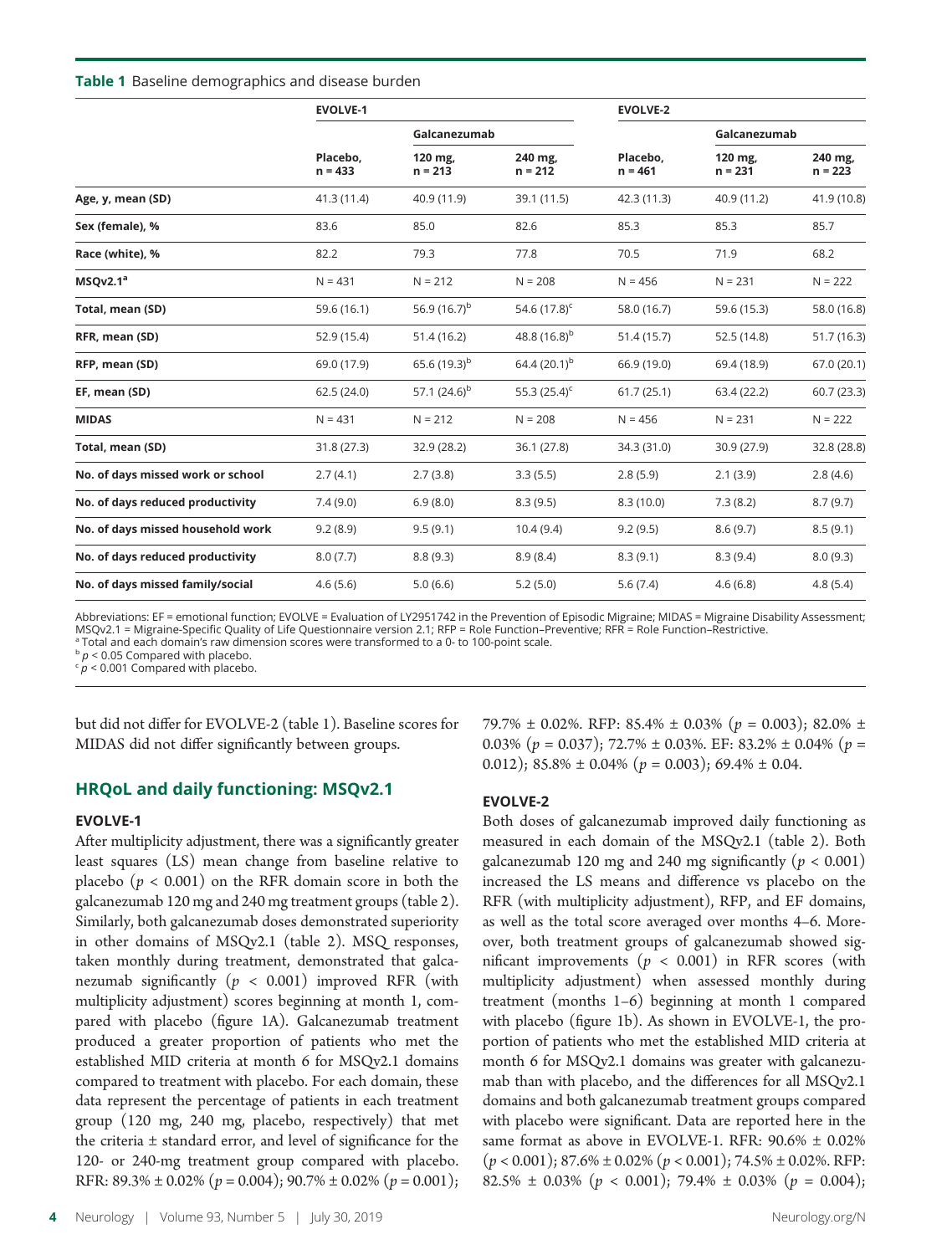# Table 2 Changes in patient functioning and disability scores during treatment

|                                                                       | <b>EVOLVE-1</b>          |                      |                      | <b>EVOLVE-2</b>          |                      |                      |  |
|-----------------------------------------------------------------------|--------------------------|----------------------|----------------------|--------------------------|----------------------|----------------------|--|
|                                                                       |                          |                      | Galcanezumab         |                          | Galcanezumab         |                      |  |
|                                                                       | Placebo,<br>$n = 425$    | 120 mg,<br>$n = 210$ | 240 mg,<br>$n = 208$ | Placebo,<br>$n = 450$    | 120 mg,<br>$n = 226$ | 240 mg,<br>$n = 220$ |  |
| MSQv2.1 total (average of months 4-6)                                 |                          |                      |                      |                          |                      |                      |  |
| LS mean change (SE)                                                   | 21.5(1.0)                | 28.9 $(1.3)^{b}$     | 28.2 $(1.3)^{b}$     | 16.6(0.9)                | 25.0 $(1.1)^{b}$     | 23.9 $(1.1)^{b}$     |  |
| Diff vs placebo (SE)                                                  | —                        | 7.3 $(1.2)^{b}$      | 6.7 $(1.3)^{b}$      | $\overline{\phantom{0}}$ | $8.5(1.2)^{b}$       | 7.3 $(1.2)^{b}$      |  |
| 95% CI                                                                | -                        | 4.9, 9.8             | 4.3, 9.2             | $\overline{\phantom{0}}$ | 6.1, 10.8            | 5.0, 9.6             |  |
| RFR (average of months 4-6)                                           |                          |                      |                      |                          |                      |                      |  |
| LS mean change (SE)                                                   | 24.7(1.1)                | 32.4 $(1.3)^{b}$     | 32.1 $(1.3)^{b}$     | 19.7 (0.9)               | 28.5 $(1.2)^{b}$     | 27.0 $(1.2)^{b}$     |  |
| Diff vs placebo (SE)                                                  | $\overline{\phantom{0}}$ | 7.7 $(1.3)^{b}$      | 7.4 $(1.3)^{b}$      |                          | $8.8(1.3)^{b}$       | 7.4 $(1.3)^{b}$      |  |
| 95% CI                                                                | $\overline{\phantom{0}}$ | 5.2, 10.3            | 4.8, 10.0            | $\overline{\phantom{0}}$ | 6.3, 11.3            | 4.9, 9.9             |  |
| RFP (average of months 4-6)                                           |                          |                      |                      |                          |                      |                      |  |
| LS mean change (SE)                                                   | 17.1(0.9)                | 22.7 $(1.2)^{b}$     | 21.8 $(1.2)^{b}$     | 12.3(0.8)                | 20.1 $(1.0)^{b}$     | 18.9 $(1.1)^{b}$     |  |
| Diff vs placebo (SE)                                                  | $\overline{\phantom{0}}$ | 5.6 $(1.1)^{b}$      | 4.7 $(1.2)^{b}$      | $\overline{\phantom{0}}$ | 7.8 $(1.1)^{b}$      | $6.7(1.1)^{b}$       |  |
| 95% CI                                                                |                          | 3.3, 7.8             | 2.4, 7.0             | $\overline{\phantom{0}}$ | 5.6, 10.1            | 4.4, 8.9             |  |
| EF (average of months 4-6)                                            |                          |                      |                      |                          |                      |                      |  |
| LS mean change (SE)                                                   | 20.7(1.3)                | 29.0 $(1.5)^{b}$     | 27.9 $(1.6)^{b}$     | 15.6(1.0)                | 24.1 $(1.3)^{b}$     | 23.4 $(1.3)^{b}$     |  |
| Diff vs placebo (SE)                                                  | —                        | $8.3(1.5)^{b}$       | 7.2 $(1.5)^{b}$      |                          | $8.5(1.4)^{b}$       | 7.8 $(1.4)^{b}$      |  |
| 95% CI                                                                | —                        | 5.3, 11.3            | 4.1, 10.2            | —                        | 5.8, 11.2            | 5.1, 10.6            |  |
| <b>MIDAS total (month 6)</b>                                          |                          |                      |                      |                          |                      |                      |  |
| LS mean change (SE)                                                   | $-14.9(1.4)^{b}$         | $-21.2(1.7)^{b}$     | $-20.1(1.7)^{b}$     | $-12.0(1.3)^{b}$         | $-21.2(1.6)^{b}$     | $-20.2(1.6)^{b}$     |  |
| Diff vs placebo (SE)                                                  | $\overline{\phantom{0}}$ | $-6.3(1.6)^{b}$      | $-5.2(1.6)^a$        | $\overline{\phantom{0}}$ | $-9.2(1.8)^{b}$      | $-8.2(1.8)^{b}$      |  |
| 95% CI                                                                | —                        | $-9.5, -3.1$         | $-8.4, -2.0$         | $\overline{\phantom{0}}$ | $-12.6, -5.7$        | $-11.7, -4.7$        |  |
| MIDAS no. of days missed work or school (month 6)                     |                          |                      |                      |                          |                      |                      |  |
| LS mean change (SE)                                                   | $-1.0(0.3)^{b}$          | $-1.5(0.3)^{b}$      | $-1.6(0.3)^{b}$      | $-0.8(0.2)^{b}$          | $-1.7(0.3)^{b}$      | $-1.7(0.3)^{b}$      |  |
| Diff vs placebo (SE)                                                  |                          | $-0.5(0.3)$          | $-0.6(0.3)$          | $\overline{\phantom{0}}$ | $-0.9(0.3)^a$        | $-0.9(0.3)^a$        |  |
| 95% CI                                                                |                          | $-1.1, 0.1$          | $-1.2, 0.1$          |                          | $-1.5, -0.4$         | $-1.5, -0.3$         |  |
| MIDAS no. of days reduced productivity at work or<br>school (month 6) |                          |                      |                      |                          |                      |                      |  |
| LS mean change (SE)                                                   | $-3.3(0.4)^{b}$          | $-4.8(0.5)^{b}$      | $-5.1(0.5)^{b}$      | $-3.1(0.4)^{b}$          | $-4.9(0.4)^{b}$      | $-5.2(0.4)^{b}$      |  |
| Diff vs placebo (SE)                                                  | —                        | $-1.5(0.5)^{a}$      | $-1.7(0.5)^{b}$      | $\overline{\phantom{0}}$ | $-1.9(0.5)^{b}$      | $-2.1(0.5)^{b}$      |  |
| 95% CI                                                                | —                        | $-2.5, -0.5$         | $-2.7, -0.7$         |                          | $-2.8, -0.9$         | $-3.0, -1.1$         |  |
| MIDAS no. of days missed household work (month 6)                     |                          |                      |                      |                          |                      |                      |  |
| LS mean change (SE)                                                   | $-4.5(0.4)^{b}$          | $-6.2(0.5)^{b}$      | $-6.1(0.5)^{b}$      | $-3.4(0.4)^{b}$          | $-5.9(0.5)^{b}$      | $-5.6(0.5)^{b}$      |  |
| Diff vs placebo (SE)                                                  | -                        | $-1.7(0.5)^{b}$      | $-1.6(0.5)^{a}$      |                          | $-2.5(0.6)^{b}$      | $-2.2(0.6)^{b}$      |  |
| 95% CI                                                                |                          | $-2.7, -0.8$         | $-2.6, -0.7$         | $\overline{\phantom{0}}$ | $-3.6, -1.4$         | $-3.3, -1.1$         |  |
| MIDAS no. of days reduced productivity in<br>household work (month 6) |                          |                      |                      |                          |                      |                      |  |
| LS mean change (SE)                                                   | $-4.4(0.4)^{b}$          | $-5.8(0.5)^{b}$      | $-5.2(0.5)^{b}$      | $-3.3(0.3)^{b}$          | $-5.5(0.4)^{b}$      | $-5.4(0.4)^{b}$      |  |
|                                                                       |                          |                      |                      |                          |                      |                      |  |

Continued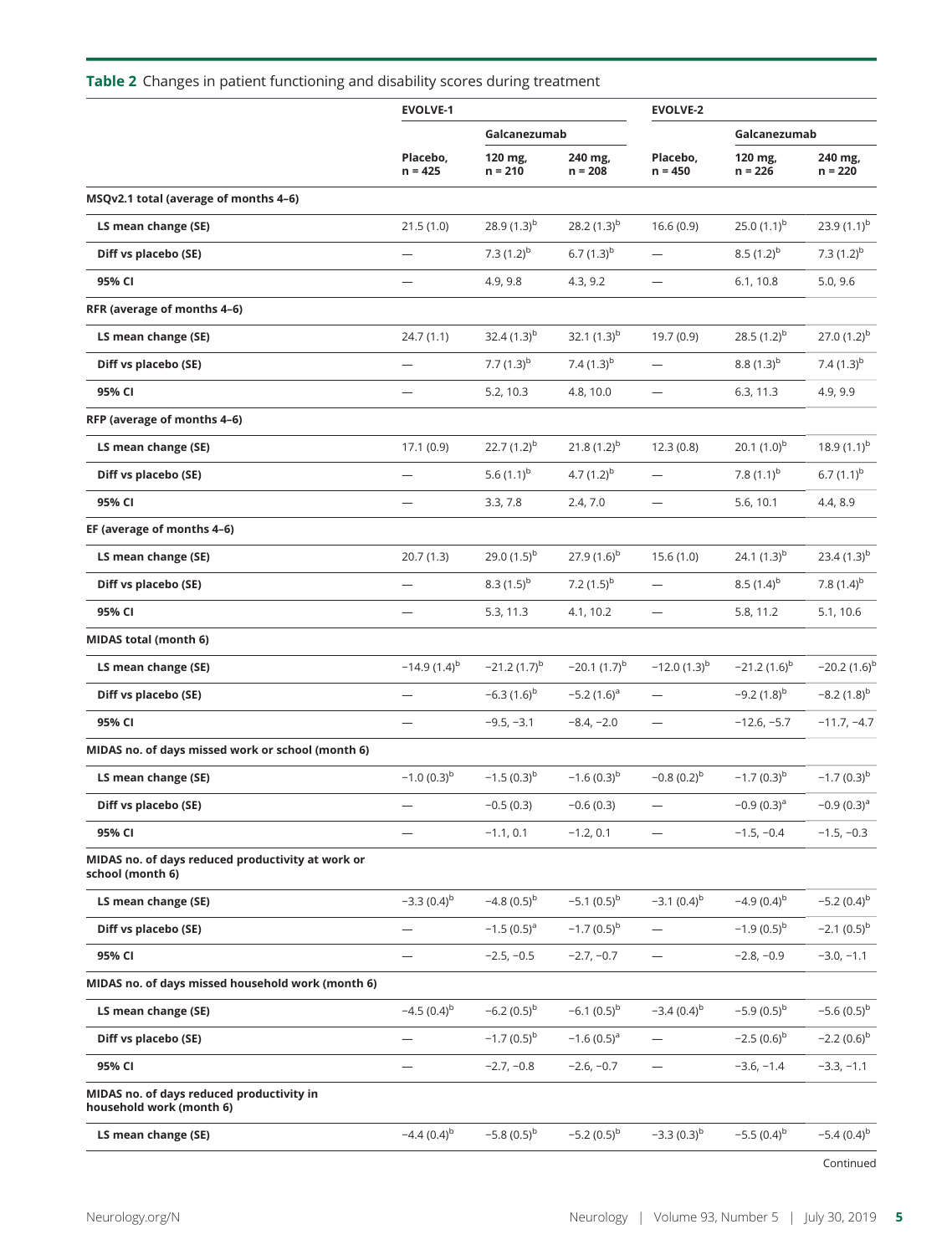#### Table 2 Changes in patient functioning and disability scores during treatment (continued)

|                                                  | <b>EVOLVE-1</b>       |                      |                      | <b>EVOLVE-2</b>       |                      |                      |
|--------------------------------------------------|-----------------------|----------------------|----------------------|-----------------------|----------------------|----------------------|
|                                                  | Placebo,<br>$n = 425$ | Galcanezumab         |                      |                       | Galcanezumab         |                      |
|                                                  |                       | 120 mg,<br>$n = 210$ | 240 mg,<br>$n = 208$ | Placebo.<br>$n = 450$ | 120 mg,<br>$n = 226$ | 240 mg,<br>$n = 220$ |
| Diff vs placebo (SE)                             |                       | $-1.4(0.6)^{a}$      | $-0.8(0.6)$          |                       | $-2.2(0.4)^{b}$      | $-2.0(0.4)^{b}$      |
| 95% CI                                           |                       | $-2.5, -0.3$         | $-1.9, 0.3$          |                       | $-3.0, -1.3$         | $-2.9, -1.2$         |
| MIDAS no. of days missed family/social (month 6) |                       |                      |                      |                       |                      |                      |
| LS mean change (SE)                              | $-2.4(0.3)^{b}$       | $-3.5(0.3)^{b}$      | $-2.6(0.4)^{b}$      | $-1.7(0.3)^{b}$       | $-3.6(0.4)^{b}$      | $-3.0(0.4)^{b}$      |
| Diff vs placebo (SE)                             |                       | $-1.1(0.3)^{a}$      | $-0.2(0.4)$          |                       | $-1.9(0.5)^{b}$      | $-1.2(0.5)^a$        |
| 95% CI                                           |                       | $-1.8, -0.4$         | $-0.9.0.5$           |                       | $-2.8, -0.9$         | $-2.2. -0.3$         |

Abbreviations: CI = confidence interval; Diff = difference; EF = emotional function; EVOLVE = Evaluation of LY2951742 in the Prevention of Episodic Migraine; LS = least squares; MIDAS = Migraine Disability Assessment; MSQv2.1 = Migraine-Specific Quality of Life Questionnaire v2.1; RFP = Role Function–Preventive; RFR = Role Function–Restrictive.

 $\frac{a}{p}$  / 0.05

 $b'p < 0.001$ .

66.5%  $\pm$  0.03%. EF: 78.1%  $\pm$  0.04% ( $p = 0.002$ ); 79.3%  $\pm$ 0.04%  $(p = 0.001)$ ; 62.3%  $\pm$  0.03%.

#### Disability: MIDAS

#### EVOLVE-1

Mean baseline MIDAS total score overall was 33.2, which represented the total number of days migraine limited activity during the previous 3-month period, and reflected severe disability. For MIDAS total score, the percentage of patients meeting the definition of 50% response at month 6 (model estimated rate) was significantly greater in both the galcanezumab 120 and 240 mg treatment groups (80.3% and 76.2%, respectively; each  $p < 0.001$ ) compared with placebo (54.8%). Galcanezumab treatment significantly improved individual item scores of the MIDAS ( $p < 0.001$ ) (table 2). Exceptions that were not significantly improved included the following (difference vs placebo only): number of days missed for work or school (120 and 240 mg); number of days with reduced productivity in household work (240 mg); and number of days missed for family/social activities (240 mg). Treatment with galcanezumab significantly improved ( $p <$ 0.01) MIDAS total LS mean change from baseline scores compared with placebo at months 3 and 6 (figure 2A).

Figure 1 Galcanezumab treatment improves Role Function–Restrictive domain scores of the Migraine-Specific Quality of Life Questionnaire



Least squares (LS) mean change from baseline ± standard error for migraine-specific quality of life (MSQ) questionnaire scores for the Role Function-Restrictive (RFR) domain are shown for Evaluation of LY2951742 in the Prevention of Episodic Migraine (EVOLVE)–1 (A) and EVOLVE-2 (B). MSQ scores were collected monthly for patients treated with placebo (black diamonds), 120 mg galcanezumab (red triangles), and 240 mg galcanezumab (blue squares). In both trials, patients treated with either dose of galcanezumab had significantly higher scores compared to placebo as early as 1 month after starting treatment.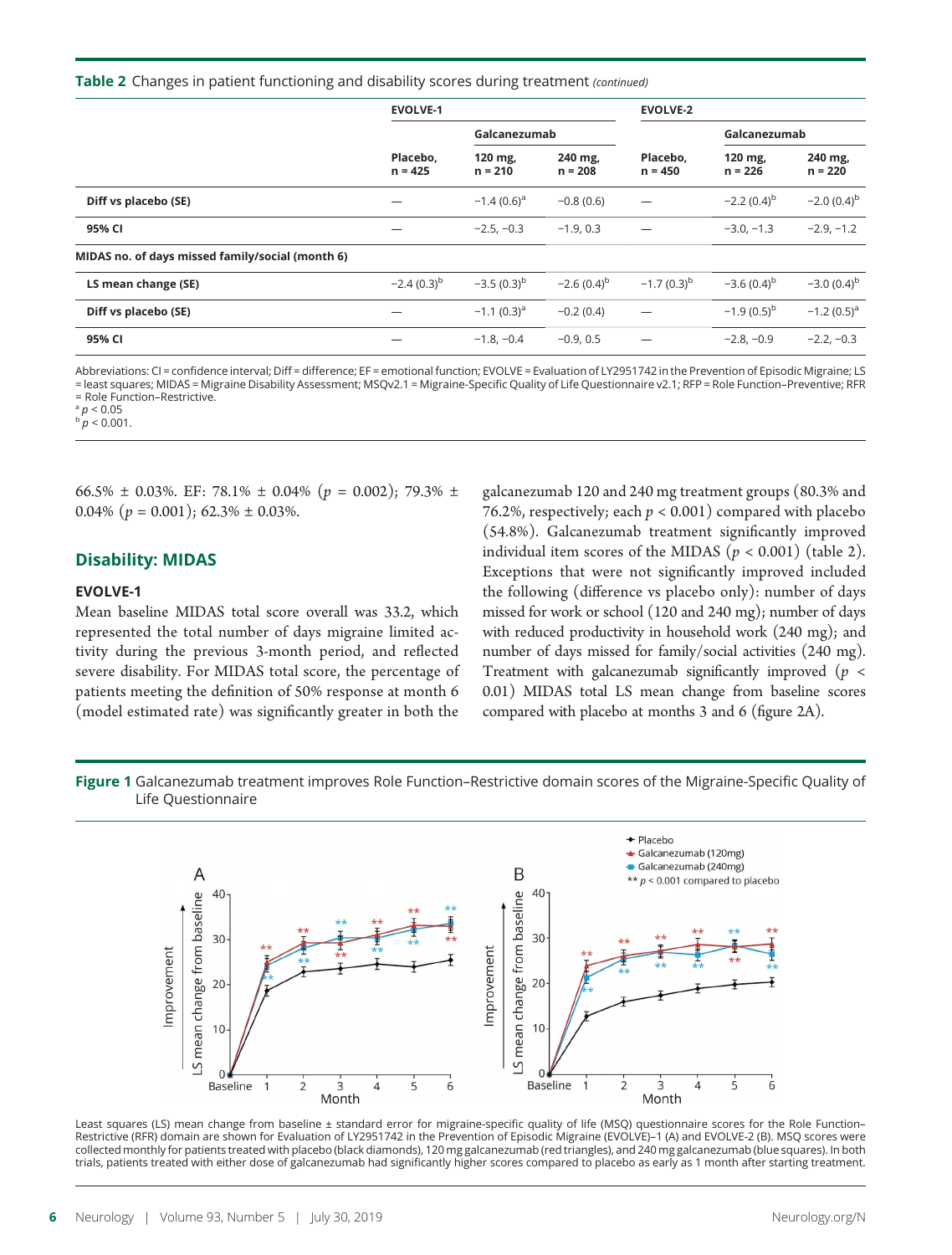Figure 2 Galcanezumab treatment improves total score for Migraine Disability Assessment (MIDAS)



Least squares (LS) mean changes from baseline ± standard error for the MIDAS total score are shown for Evaluation of LY2951742 in the Prevention of Episodic Migraine (EVOLVE)–1 (A) and EVOLVE-2 (B). MIDAS scores were collected at baseline and at months 3 and 6 for patients treated with placebo (black diamonds), 120 mg galcanezumab (red triangles), and 240 mg galcanezumab (blue squares). In both trials, patients treated with either dose of galcanezumab showed significantly improved MIDAS scores in comparison to patients treated with placebo.

#### EVOLVE-2

Mean baseline MIDAS total score overall was 33.0, which again reflected severe disability. For MIDAS total score, the percentage of patients meeting the definition of 50% response at month 6 (model estimated rate) was statistically greater in both the galcanezumab 120 and 240 mg treatment groups (73.0% and 77.1%, respectively; each  $p < 0.001$ ) compared with placebo (55.6%). Galcanezumab treatment significantly improved all individual item scores of MIDAS ( $p < 0.05$ ) (table 2). Both galcanezumab doses significantly ( $p < 0.001$ ) improved MIDAS total scores at month 6 compared with placebo (figure 2b).

# **Discussion**

Measures of HRQoL and measures of disability are related in that high levels of disability are typically accompanied by low HRQoL scores.<sup>26</sup> Conversely, when effective treatment interventions are used, disability decreases, and HRQoL scores increase.<sup>26</sup> This distinct interaction between a person's health and the way in which they live and function on a daily basis $^{26}$  is becoming increasingly relevant to clinicians who treat people with migraine.

Both of these studies compared 2 doses of galcanezumab with placebo in the preventive treatment of episodic migraine. Prior publications<sup>10,11</sup> showed significant reductions in monthly MHD with corresponding significant increases in 50% responder rates, and low discontinuation rates with evidence of safety and tolerability for both doses of galcanezumab vs placebo. We extended prior analyses and demonstrated significant improvements in HRQoL as measured by the MSQv.2.1, in addition to significant reductions in migrainerelated disability (MIDAS).

At baseline, patients reported MSQv2.1 scores of less than 60%, which indicated considerable functional impairment due to migraine on daily activities over the last 4 weeks. After 6 months of galcanezumab treatment, patients' MSQv2.1 total scores in both studies increased by 23.0–28.9 points, with consistent significant improvements greater than those seen with placebo for the total score and all 3 domain scores. Galcanezumab-treated patients reported significantly improved MSQv2.1 outcomes compared with patients using placebo, beginning at month 1 and lasting for the duration of the study. On average (months 4–6), patients exceeded approximately 80% of the total score possible for the MSQv2.1, indicating substantial increases in functional capabilities related to work or daily activities, relationships with family and friends, leisure time, productivity, concentration, energy, tiredness, and emotional well-being. These results were consistent across all 3 domains of MSQv2.1. In the galcanezumab treatment groups, 80% or more of patients achieved previously defined MIDs after 6 months of treatment. These results indicate that galcanezumab reduced the effect of migraine to restrict, prevent, and emotionally impair patient functioning, beginning at month 1. A fairly high proportion of placebo patients also met these thresholds, indicating the need to develop and apply responder thresholds using methods deemed acceptable per the Food and Drug Administration PRO Guidance.<sup>27</sup> Such analyses have been completed and reported for the RFR domain for the galcanezumab double-blind randomized phase 3 clinical trials<sup>28</sup>; however, thresholds for the other 2 domains are still in development.

Baseline MIDAS Total scores indicated that study participants were severely disabled due to migraine. There were significantly greater reductions in MIDAS Total score among patients treated with galcanezumab, with grade-level changes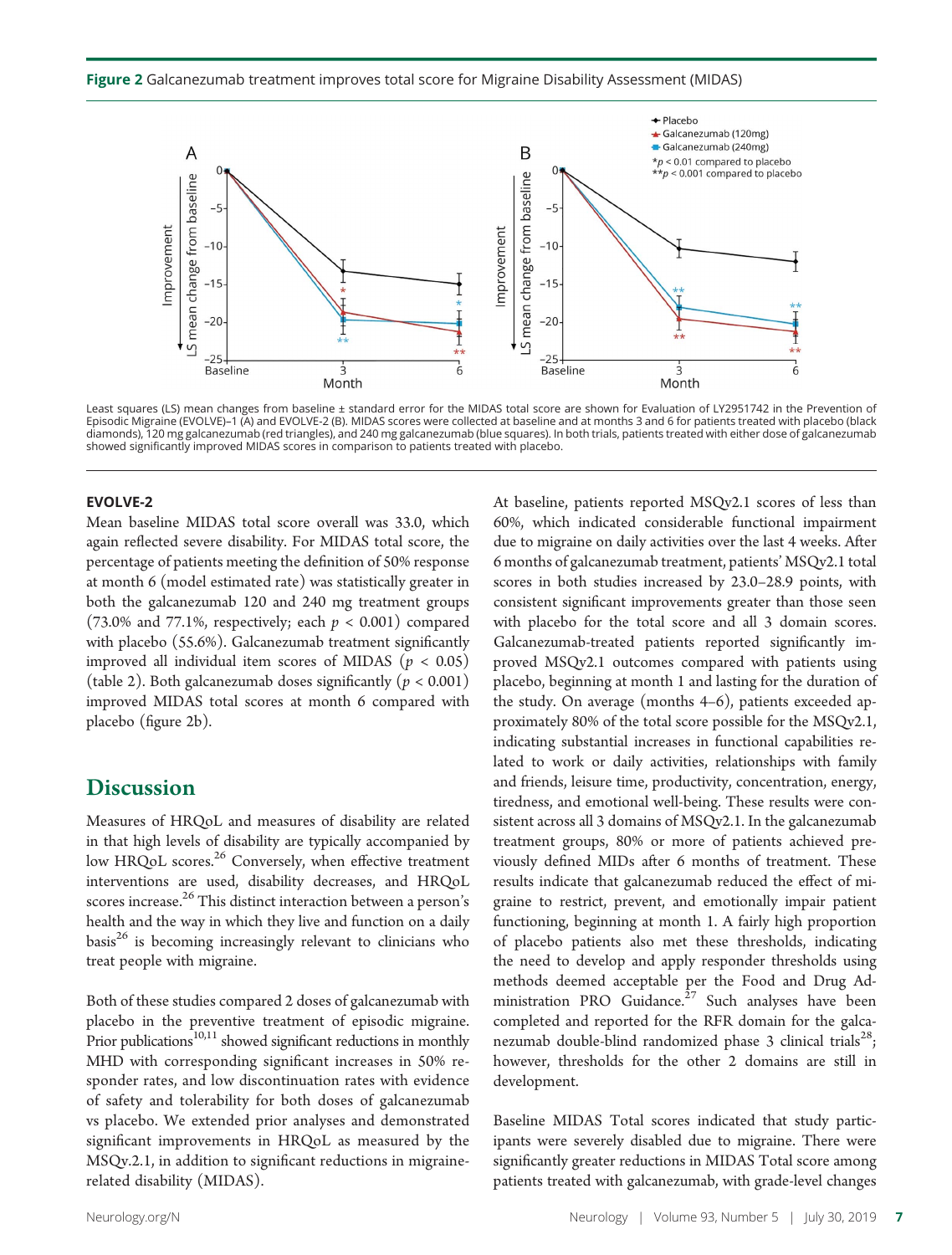from severe to borderline mild/moderate disability after 3 and 6 months of treatment. Survey areas with consistent statistically significant reductions greater than those seen with placebo included productivity at work or school and days of missed household work. Nearly consistent results were observed for the number of days with reduced productivity in household work and days of missed family or social activities. There were greater numerical reductions in days missed at work or school and, given that patients with migraine tend to work through their attacks, $5$  the lack of statistical differences for this particular item was not unexpected. A reduction of 50% in the MIDAS total score was defined a priori to indicate response, and generally exceeds the threshold of a clinically meaningful change of at least 5 points. More than 70% of patients in the galcanezumab treatment groups met this responder definition, which was nearly 20% more than that observed for the placebo treatment group. Total MIDAS scores correlate with clinical judgment of pain intensity, disability, and the level of urgency for treatment in patients with migraine. In these 2 clinical trials, galcanezumab-treated patients experienced shifts from severe to nearly mild disability grades in MIDAS, indicating that treatment needs were being addressed.<sup>7</sup>

A successful preventive therapy for migraine must improve a patient's ability to function across all areas of their life, as well as reduce MHD with minimal or no adverse effects. As previously noted, migraine ranks second in DALY globally,<sup>1</sup> with high indirect costs attributed to reduced productivity. Patients report that migraine impairs daily functioning in multiple areas of their lives $3,29-31$  and even moderate migraine attacks can disturb patients' normal activities.<sup>3</sup> According to patient reports, work difficulties are mostly due to decreased efficiency and restriction in time devoted to work.<sup>4</sup> Patients also tended to miss other activities, such as family, social, and leisure activities, even more than school and work.<sup>5</sup> These results for EVOLVE-1 and -2 demonstrated that galcanezumab treatment improved patient functioning across multiple areas of life. As measured by the MSQ, the amount of time that migraine restricted, prevented, or emotionally impaired patients in usual daily activities such as work and social events was significantly decreased.

Previous studies showed that migraine preventive treatments from various drug classes improved patient functioning and reduced disability.<sup>18,32,33</sup> Comparisons between studies are limited by differences in methodologies. In the EVOLVE-1 and -2 trials, significant improvements in MSQv2.1 compared with placebo were observed early for galcanezumab (month 1). In a pooled analysis of 3 clinical studies of topiramate, which requires 4 weeks of dose titration up to 100 mg/d, MSQv2.1 responses were not collected before 8 weeks.<sup>17</sup> In a clinical study comparing topiramate and amitriptyline, MIDAS score reductions averaged 12 and 14 points after 6 months.<sup>32</sup> The average decrease observed with galcanezumab in EVOLVE-1 and -2 was of greater magnitude (−20 points). A recent clinical trial of erenumab demonstrated significant reductions in

MIDAS scores after 3 months of treatment, although a modified version of MIDAS was used.<sup>33</sup> Overall, these studies showed that galcanezumab treatment yielded improvements in patient functioning and reductions in disability associated with migraine that were consistent with other migraine preventive treatments. Continued research is needed to observe the clinical implications of achieving improvements as early as 1 month after initiating treatment.

Studies have shown that migraine-preventive medications improve workplace efficiency, decrease missed workdays, improve HRQoL, and reduce activity limitations.<sup>4,34</sup> Data from these 2 studies showed significant and clinically meaningful reductions in functional impairment and disability when patients were treated with galcanezumab and thus suggest the potential to increase work productivity.

There are limitations to this research. Whether these findings can be applied to the broader general episodic migraine population is not known, but the baseline characteristics of these clinical study patients were similar to those described elsewhere.<sup>5</sup> Furthermore, galcanezumab was tested as a monotherapy and the HRQoL outcomes when used concurrently with other preventive medications are not yet known. The occurrence of migraine headaches per month tends to vary over time for patients<sup>35</sup> and an adequate time on treatment is needed to observe changes in patient functioning; therefore, the average of months 4–6 was used as the endpoint for the MSQ, to increase accuracy and to allow for a more stable endpoint estimate. However, these studies were designed with a 1-month prospective baseline period and it was not feasible to capture an average over multiple months at baseline, to account for potential variability prior to randomization.

These results provide important evidence for clinicians and health care policy makers that, beyond decreasing the number of MHD, galcanezumab improved patients' health-related quality of life scores and improved disability scores in a rapid and sustained fashion.

#### Acknowledgment

The authors thank the study participants, site investigators, and personnel involved in these studies.

#### Study funding

Funding was provided by Eli Lilly and Company, Indianapolis, IN.

#### **Disclosure**

J. Ford is a full-time employee of Eli Lilly and Company and minority owner of company stock. D. Ayer is a full-time employee of Eli Lilly and Company and minority owner of company stock. Q. Zhang was previously a full-time employee of Eli Lilly and Company and is a minority owner of company stock. Q. Zhang is now a full-time employee of Sanofi. J. Carter was previously a full-time employee of Eli Lilly and Company and is a minority owner of company stock. J.N. Carter is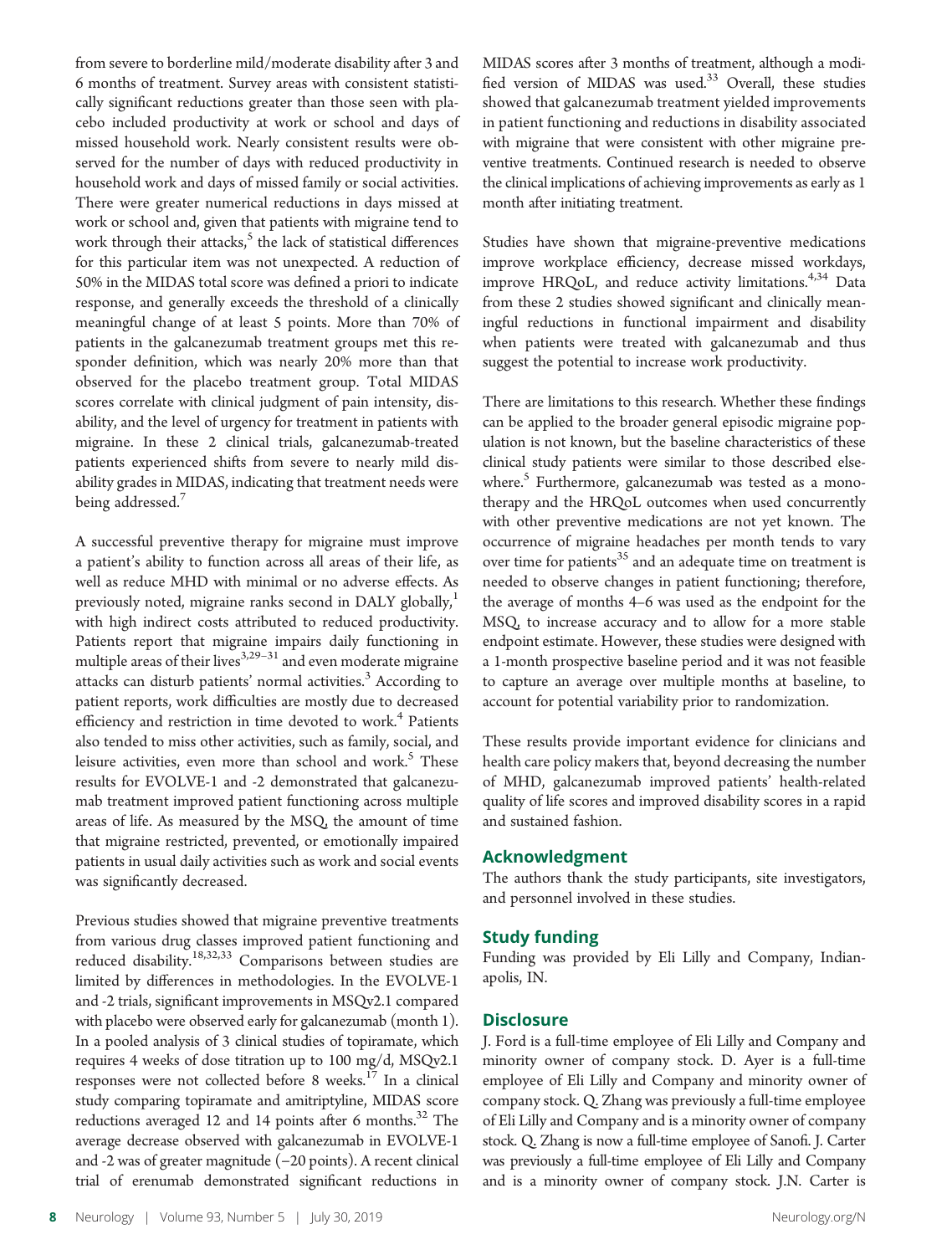a full-time employee of Elanco. E. Leroux has received compensation for serving on advisory boards, speaking, and/or consulting from Allergan, Eli Lilly and Company, Novartis, Tribute Pharmaceuticals, and Teva Neurosciences. V. Skljarevski is a full-time employee of Eli Lilly and Company and minority owner of company stock. S. Aurora is a full-time employee of Eli Lilly and Company and minority owner of company stock. A. Tockhorn-Heidenreich is a fulltime employee of Eli Lilly and Company and minority owner of company stock. R. Lipton is the Edwin S. Lowe Professor of Neurology at the Albert Einstein College of Medicine in New York; receives research support from the NIH: 2PO1 AG003949 (Program Director), 5U10 NS077308 (PI), RO1 NS082432 (Investigator), 1RF1 AG057531 (Site PI), RF1 AG054548 (Investigator), 1RO1 AG048642 (Investigator), R56 AG057548 (Investigator), K23 NS09610 (Mentor), K23AG049466 (Mentor), and 1K01AG054700 (Mentor); receives support from the Migraine Research Foundation and the National Headache Foundation; serves on the editorial board of Neurology, senior advisor to Headache, and associate editor to Cephalalgia; has reviewed for the NIA and NINDS; holds stock options in eNeura Therapeutics and Biohaven Holdings; serves as consultant, advisory board member, or has received honoraria from American Academy of Neurology, Alder, Allergan, American Headache Society, Amgen, Autonomic Technologies, Avanir, Biohaven, Biovision, Boston Scientific, Dr. Reddy's, Electrocore, Eli Lilly and Company, eNeura Therapeutics, GlaxoSmithKline, Merck, Pernix, Pfizer, Supernus, Teva, Trigemina, Vector, and Vedanta; and receives royalties from Wolff's Headache 7th and 8th edition, Oxford Press University, 2009, Wiley and Informa. Go to [Neurology.org/N](https://n.neurology.org/lookup/doi/10.1212/WNL.0000000000007856) for full disclosures.

#### Publication history

Received by Neurology August 14, 2018. Accepted in final form March 14, 2019.

#### Appendix Authors

| Name                         | Location                                                                                                   | Role   | Contribution                                                                                                                                  |
|------------------------------|------------------------------------------------------------------------------------------------------------|--------|-----------------------------------------------------------------------------------------------------------------------------------------------|
| Janet H. Ford,<br><b>PhD</b> | Eli Lilly & Company,<br>Indianapolis                                                                       | Author | Study design,<br>interpretation of<br>the data, wrote the<br>initial draft of the<br>manuscript, and<br>revised the manuscript<br>for content |
| David W.<br>Ayer, PhD        | Eli Lilly & Company,<br>Indianapolis                                                                       | Author | Study design,<br>interpretation of<br>the data, wrote the<br>initial draft of the<br>manuscript, and<br>revised the manuscript<br>for content |
| Qi Zhang,<br>PhD             | Formerly Eli Lilly &<br>Author<br>Company,<br>Indianapolis;<br>currently Sanofi,<br>Bridgewater<br>content |        | Study design,<br>interpretation of the<br>data, contributed to<br>the analysis of the<br>data, and revised the<br>manuscript for              |

| <b>Appendix</b> (continued)               |                                                                                        |        |                                                                                                                                                                        |
|-------------------------------------------|----------------------------------------------------------------------------------------|--------|------------------------------------------------------------------------------------------------------------------------------------------------------------------------|
| Name                                      | Location                                                                               | Role   | Contribution                                                                                                                                                           |
| Jeffrey N.<br>Carter, PhD                 | Formerly Eli Lilly &<br>Company,<br>Indianapolis;<br>currently Elanco,<br>Indianapolis | Author | Interpretation of the<br>data, wrote the initial<br>draft of the<br>manuscript, revised<br>the manuscript for<br>content, prepared<br>the manuscript for<br>submission |
| <b>Elizabeth</b><br>Leroux, MD            | University of Calgary                                                                  | Author | Contributed to<br>creating the<br>manuscript and<br>revising it for<br>intellectual content                                                                            |
| Vladimir<br>Skljarevski,<br>МD            | Eli Lilly & Company,<br>Indianapolis                                                   | Author | Study design,<br>interpretation of the<br>data, and revised the<br>manuscript for<br>content                                                                           |
| Sheena K.<br>Aurora, MD                   | Eli Lilly & Company,<br>Indianapolis                                                   | Author | Contributed to<br>creating and revising<br>the manuscript for<br>content                                                                                               |
| Antie<br>Tockhorn-<br>Heidenreich,<br>MSc | Eli Lilly & Company,<br>Indianapolis                                                   | Author | Contributed to<br>creating and revising<br>the manuscript for<br>content                                                                                               |
| Richard B.<br>Lipton, MD                  | Albert Einstein<br>College of Medicine,<br><b>Bronx</b>                                | Author | Contributed to<br>creating the<br>manuscript and<br>revising it for<br>intellectual<br>content                                                                         |

#### References

- 1. Global Burden of Disease Neurological Disorders Collaborator Group. Global, regional, and national burden of neurological disorders during 1990-2015: a systematic analysis for the global burden of disease study 2015. Lancet Neurol 2017; 16:877–897.
- 2. D'Amico D, Grazzi L, Usai S, Leonardi M, Raggi A. Disability and quality of life in headache: where we are now and where we are heading. Neurol Sci 2013;34(Suppl 1): S1–S5.
- 3. Chaushev N, Milanov I. Impact of migraine and migraine treatment on patient's capacity to work and quality of life. J Clin Med 2009;2009:26–31.
- 4. Raggi A, Giovannetti AM, Quintas R, et al. A systematic review of the psychosocial difficulties relevant to patients with migraine. J Headache Pain 2012; 13:595–606.
- 5. Abu Bakar N, Tanprawate S, Lambru G, Torkamani M, Jahanshahi M, Matharu M. Quality of life in primary headache disorders: a review. Cephalalgia 2016;36: 67–91.
- 6. Matchar DB, Harpole L, Samsa GP, et al. The headache management trial: a randomized study of coordinated care. Headache 2008;48:1294–1310.
- 7. Lipton RB, Stewart WF, Sawyer J, Edmeads JG. Clinical utility of an instrument assessing migraine disability: the Migraine Disability Assessment (MIDAS) questionnaire. Headache 2001;41:854–861.
- 8. Blumenfeld AM, Bloudek LM, Becker WJ, et al. Patterns of use and reasons for discontinuation of prophylactic medications for episodic migraine and chronic migraine: results from the second International Burden of Migraine Study (IBMS-II). Headache 2013;53:644–655.
- Estemalik E, Tepper S. Preventive treatment in migraine and the new US guidelines. Neuropsychiatr Dis Treat 2013;9:709–720.
- 10. Stauffer VL, Dodick DW, Zhang Q, Carter JN, Ailani J, Conley RR. Evaluation of galcanezumab for the prevention of episodic migraine: the EVOLVE-1 randomized clinical trial. JAMA Neurol 2018;75:1080–1088.
- 11. Skljarevski V, Matharu M, Millen BA, Ossipov MH, Kim BK, Yang JY. Efficacy and safety of galcanezumab for the prevention of episodic migraine: results of the EVOLVE-2 Phase 3 randomized controlled clinical trial. Cephalalgia 2018;38: 1442–1454.
- 12. Headache Classification Committee of the International Headache Society. The International Classification of Headache Disorders, 3rd edition (beta version). Cephalalgia 2013;33:629–808.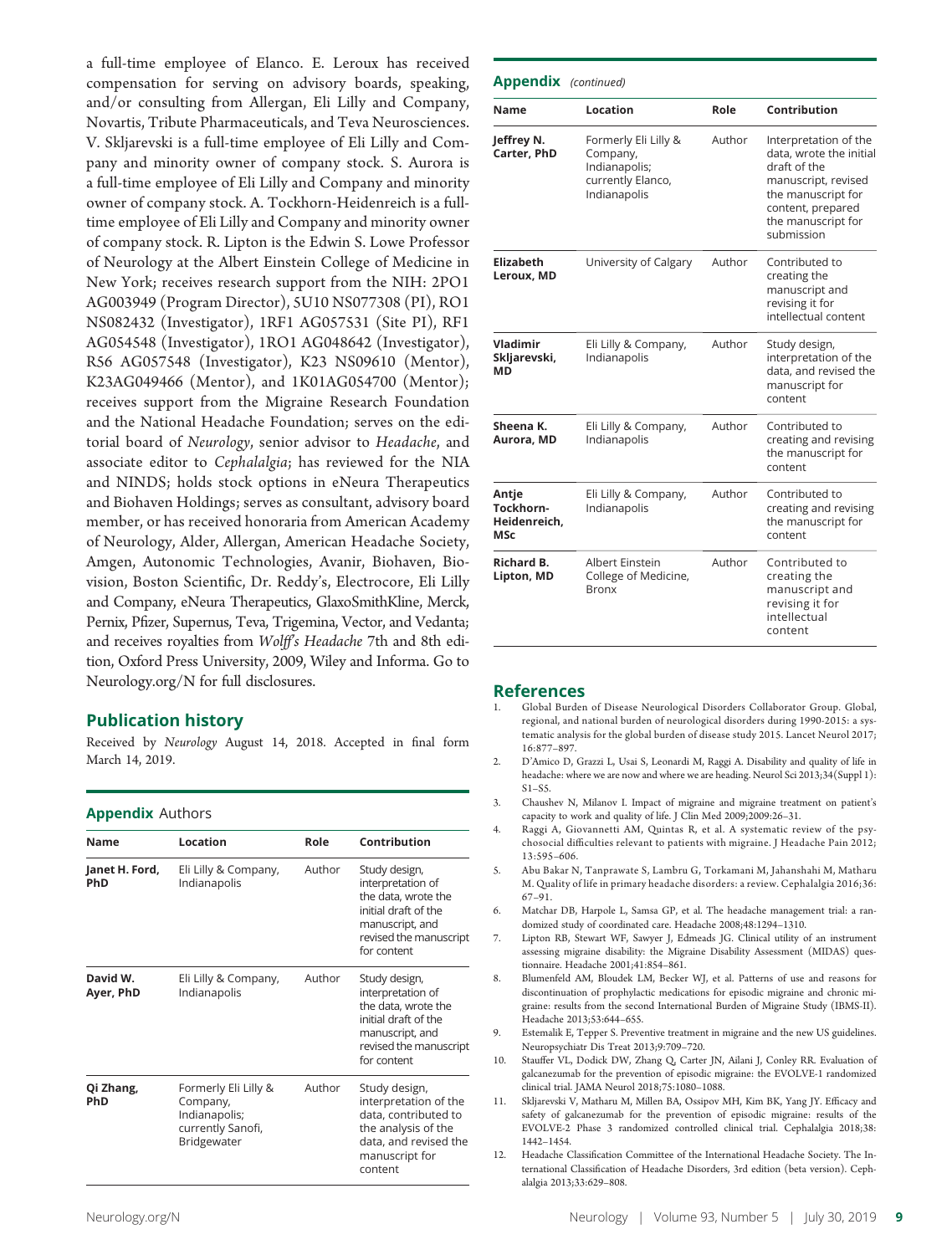- 13. Cole JC, Lin P, Rupnow MF. Validation of the Migraine-Specific Quality of Life Questionnaire version 2.1 (MSQ v. 2.1) for patients undergoing prophylactic migraine treatment. Qual Life Res 2007;16:1231–1237.
- 14. Rendas-Baum R, Bloudek LM, Maglinte GA, Varon SF. The psychometric properties of the Migraine-Specific Quality of Life Questionnaire version 2.1 (MSQ) in chronic migraine patients. Qual Life Res 2013;22:1123–1133.
- 15. Jhingran P, Davis SM, LaVange LM, Miller DW, Helms RW. MSQ: Migraine-Specific Quality-of-Life Questionnaire: further investigation of the factor structure. Pharmacoeconomics 1998;13:707–717.
- 16. Jhingran P, Osterhaus JT, Lee JT, Kirchdoerfer L. Development and validation of the Migraine-Specific Quality of Life Questionnaire. Headache 1998;38:295–302.
- 17. Dahlöf C, Loder E, Diamond M, Rupnow M, Papadopoulos G, Mao L. The impact of migraine prevention on daily activities: a longitudinal and responder analysis from three topiramate placebo-controlled clinical trials. Health Qual Life Outcomes 2007;5:56.
- 18. Lipton RB, Varon SF, Grosberg B, et al. OnabotulinumtoxinA improves quality of life and reduces impact of chronic migraine. Neurology 2011;77:1465–1472.
- 19. Bagley CL, Rendas-Baum R, Maglinte GA, Yang SF, Lee J, Kosinski M. Validating Migraine-Specific Quality of Life Questionnaire v2.1 in episodic and chronic migraine. Headache 2012;52:409–421.
- 20. Martin BC, Pathak DS, Sharfman MI, Adelman F, Kwong WJ, Jhingran P. Validity and reliability of the Migraine-Specific Quality of Life Questionnaire (MSQ Version 2.1). Headache 2000;40:204–215.
- 21. Mulleners WM, McCrory DC, Linde M. Antiepileptics in migraine prophylaxis: an updated Cochrane review. Cephalalgia 2015;35:51–62.
- 22. National Institute of Neurological Disorders and Stroke. Summary of core and supplemental–highly recommended recommendations: headache CDEs [online]. Available at: [commondataelements.ninds.nih.gov/Doc/Headache/CDEStartupRe](https://commondataelements.ninds.nih.gov/Doc/Headache/CDEStartupResource_Headache.pdf)source Headache.pdf. Accessed December 11, 2018.
- 23. Dodick DW, Silberstein S, Saper J, et al. The impact of topiramate on health-related quality of life indicators in chronic migraine. Headache 2007;47:1398–1408.
- 24. Stewart WF, Lipton RB, Kolodner K, Liberman J, Sawyer J. Reliability of the Migraine Disability Assessment Score in a population-based sample of headache sufferers. Cephalalgia 1999;19:107–114;discussion 174.
- 25. Stewart WF, Lipton RB, Dowson AJ, Sawyer J. Development and testing of the Migraine Disability Assessment (MIDAS) questionnaire to assess headache-related disability. Neurology 2001;56:S20–S28.
- 26. Raggi A, Leonardi M, Bussone G, D'Amico D. Value and utility of disease-specific and generic instruments for assessing disability in patients with migraine, and their relationships with health-related quality of life. Neurol Sci 2011;32:387–392.
- 27. Food and Drug Administration. Guidance for Industry: Patient-Reported Outcome Measures: Use in Medical Product Development to Support Labeling Claims. College Park: Federal Register: US Government; 2009:65132–65133.
- 28. Speck R, Shalhoub H, Ayer D, Ford J, Wyrwich K, Bush E. Psychometric validation of the MSQv2.1 ePRO for use in patients with episodic and chronic migraine (PF84). 60th Annual Scientific Meeting, American Headache Society; San Francisco; 2018: 127.
- 29. Linde M, Gustavsson A, Stovner LJ, et al. The cost of headache disorders in Europe: the Eurolight project. Eur J Neurol 2012;19:703–711.
- 30. Serrano D, Manack AN, Reed ML, Buse DC, Varon SF, Lipton RB. Cost and predictors of lost productive time in chronic migraine and episodic migraine: results from the American Migraine Prevalence and Prevention (AMPP) Study. Value Health 2013;16:31–38.
- 31. Buse DC, Scher AI, Dodick DW, Reed KM, Manack Adams A, Lipton RB. Impact of migraine on the family: perspectives of people with migraine and their spouse/ domestic partner in the CaMEO study. Mayo Clin Proc Epub 2016 Apr 25.
- 32. Dodick DW, Freitag F, Banks J, et al. Topiramate versus amitriptyline in migraine prevention: a 26-week, multicenter, randomized, double-blind, double-dummy, parallelgroup noninferiority trial in adult migraineurs. Clin Ther 2009;31:542–559.
- 33. Dodick DW, Ashina M, Brandes JL, et al. ARISE: a phase 3 randomized trial of erenumab for episodic migraine. Cephalalgia 2018;38:1026–1037.
- 34. D'Amico D, Solari A, Usai S, et al. Improvement in quality of life and activity limitations in migraine patients after prophylaxis: a prospective longitudinal multicentre study. Cephalalgia 2006;26:691–696.
- 35. Serrano D, Lipton RB, Scher AI, Reed WBF, Adams AM, Buse DC. Fluctuations in episodic and chronic migraine status over the course of 1 year: implications for diagnosis, treatment and clinical trial design. J Headache Pain 2017;18:101.